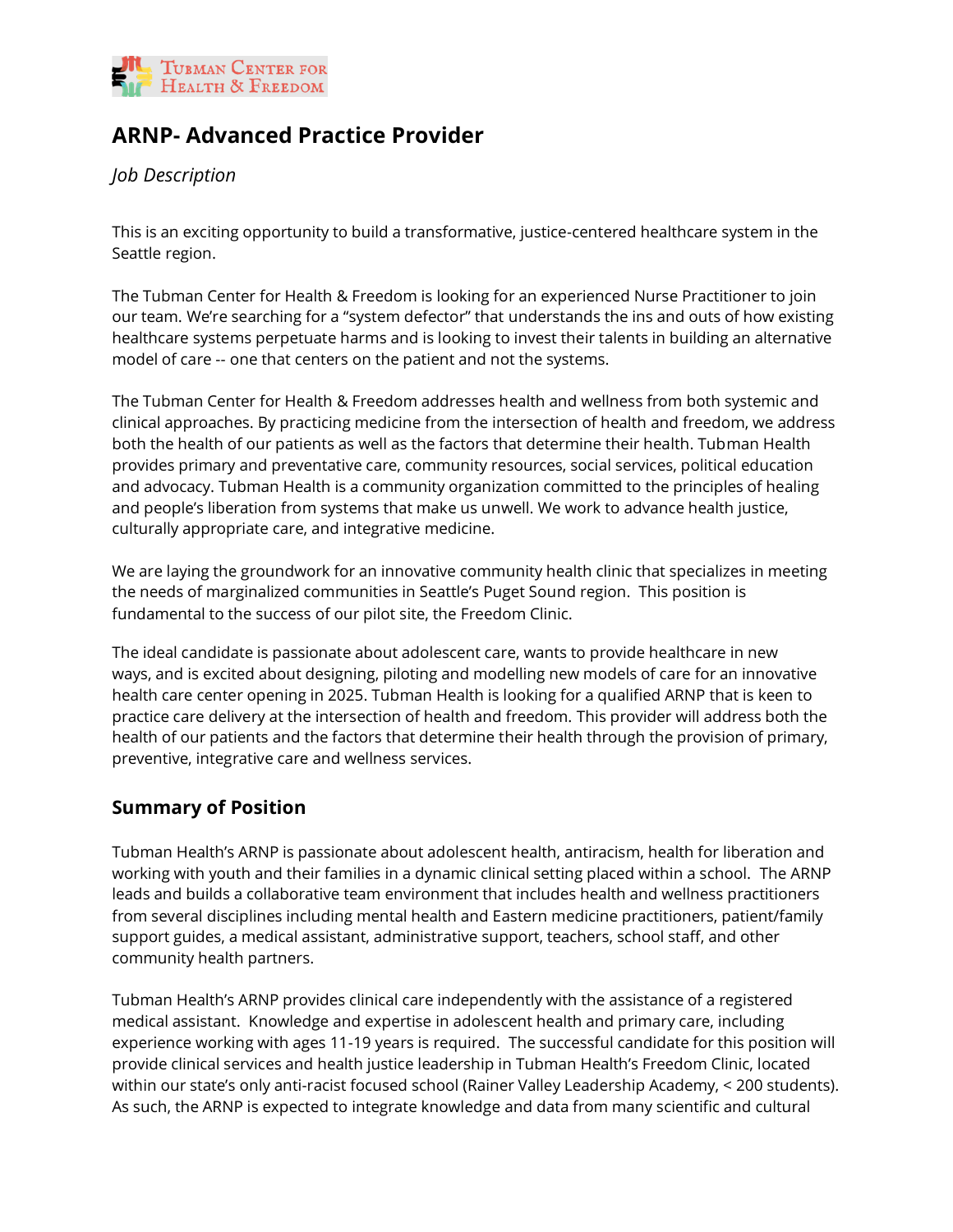

frameworks to provide holistic health care to clients. The ARNP will have the ability to engage with scholars, families, and staff from diverse cultures, thus must possess excellent communication skills and a strong grounding in adolescent care. Additionally, the Tubman ARNP has the opportunity for significant professional growth and development, as a key contributor on the care design team for transformative models of care for Tubman Health's flagship clinic.

The ARNP will be positioned to work with the school community to reimagine healthcare to achieve wellness for liberation, within a school community. This includes early screening, assessment and diagnosis of acute and chronic illnesses, harm reduction, prescription and/or referral for medicinal (pharmaceutical and non-pharmaceuticals) and other treatments, client education, and provision (or referral) of confidential services, including confidential mental health and reproductive health services. Clinical time is split between the design and delivery of primary and preventative care and wellness interventions, as well as addressing basic student health maintenance needs for the purpose of meeting school health and safety measures.

## **Preferred Qualifications & Experience**

- Education, training and experience in adolescent medicine or family practice with adolescent care focus
- 3+ years' clinical experience including providing adolescent care
- 1+ years' experience working in a school setting
- CPT4 coding experience
- ICD-10 coding experience
- Health information systems, i.e., electronic health record and practice management system experience
- Experience in multiple provider team practice setting
- Experience working with multi-ethnic population

#### **Credentials**

- Advanced Registered Nurse Practitioner (ARNP) license, with prescriptive privileges, with the State of Washington.
- Advanced Registered Nurse Practitioner certification by the American Nurses Credentialing Center (ANCC) or American Academy of Nurse Practitioners (AANP).
- Basic Life Support for Healthcare Providers (CPR/AED) certification must be obtained within 90 days of employment.